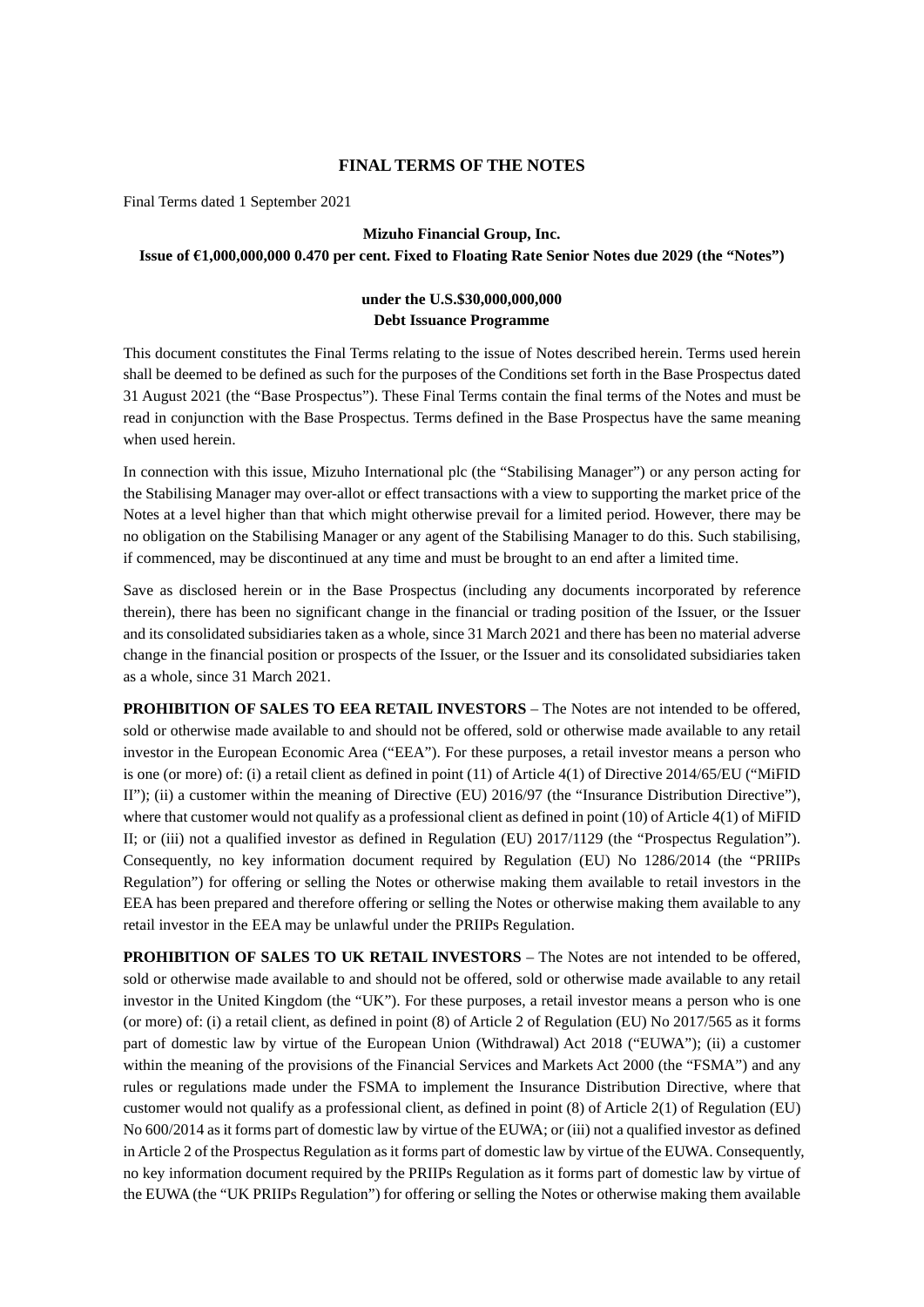to retail investors in the UK has been prepared and therefore offering or selling the Notes or otherwise making them available to any retail investor in the UK may be unlawful under the UK PRIIPs Regulation.

**MIFID II PRODUCT GOVERNANCE / PROFESSIONAL INVESTORS AND ECPS ONLY TARGET MARKET** – Solely for the purposes of each manufacturer's product approval process, the target market assessment in respect of the Notes has led to the conclusion that: (i) the target market for the Notes is eligible counterparties and professional clients only, each as defined in MiFID II; and (ii) all channels for distribution of the Notes to eligible counterparties and professional clients are appropriate. Any person subsequently offering, selling or recommending the Notes (a "distributor") should take into consideration the manufacturers' target market assessment; however, a distributor subject to MiFID II is responsible for undertaking its own target market assessment in respect of the Notes (by either adopting or refining the manufacturers' target market assessment) and determining appropriate distribution channels.

**UK MiFIR PRODUCT GOVERNANCE / PROFESSIONAL INVESTORS AND ECPS ONLY TARGET MARKET** – Solely for the purposes of each manufacturer's product approval process, the target market assessment in respect of the Notes has led to the conclusion that: (i) the target market for the Notes is only eligible counterparties, as defined in the FCA Handbook Conduct of Business Sourcebook ("COBS"), and professional clients, as defined in the Regulation (EU) No 600/2014 as it forms part of domestic law by virtue of the EUWA (the "UK MiFIR"); and (ii) all channels for distribution of the Notes to eligible counterparties and professional clients are appropriate. Any distributor should take into consideration the manufacturers' target market assessment; however, a distributor subject to the FCA Handbook Product Intervention and Product Governance Sourcebook (the "UK MiFIR Product Governance Rules") is responsible for undertaking its own target market assessment in respect of the Notes (by either adopting or refining the manufacturers' target market assessment) and determining appropriate distribution channels.

**Notification under Section 309B(1)(c) of the Securities and Futures Act of Singapore:** In connection with Section 309B of the Securities and Futures Act (Chapter 289) of Singapore (the "SFA") and the Securities and Futures (Capital Markets Products) Regulations 2018 of Singapore (the "CMP Regulations 2018"), the Issuer has determined, and hereby notifies all relevant persons (as defined in Section 309A(1) of the SFA), that the Notes are prescribed capital markets products (as defined in the CMP Regulations 2018) and Excluded Investment Products (as defined in MAS Notice SFA 04-N12: Notice on the Sale of Investment Products and MAS Notice FAA-N16: Notice on Recommendations on Investment Products).

| $\mathbf{1}$            | Issuer:                                | Mizuho Financial Group, Inc.                                                       |
|-------------------------|----------------------------------------|------------------------------------------------------------------------------------|
| $\mathbf{2}$            | Series Number:<br>(i)                  | 13                                                                                 |
|                         | Tranche Number:<br>(ii)                | 1                                                                                  |
| 3                       | Status of the Notes:                   | Senior                                                                             |
| $\overline{\mathbf{4}}$ | Specified Currency or Currencies:      | Euro (" $\epsilon$ ")                                                              |
| 5                       | <b>Aggregate Nominal Amount:</b>       | €1,000,000,000                                                                     |
| 6                       | Issue Price of Tranche:<br>(i)         | 100 per cent. of the aggregate nominal amount                                      |
|                         | Net Proceeds:<br>(ii)                  | €996,500,000                                                                       |
| 7                       | <b>Specified Denominations:</b><br>(i) | $\epsilon$ 100,000 and integral multiples of $\epsilon$ 1,000 in excess<br>thereof |
|                         | <b>Calculation Amount:</b><br>(ii)     | €1,000                                                                             |
| 8                       | <b>Issue Date:</b><br>$\rm(i)$         | 6 September 2021                                                                   |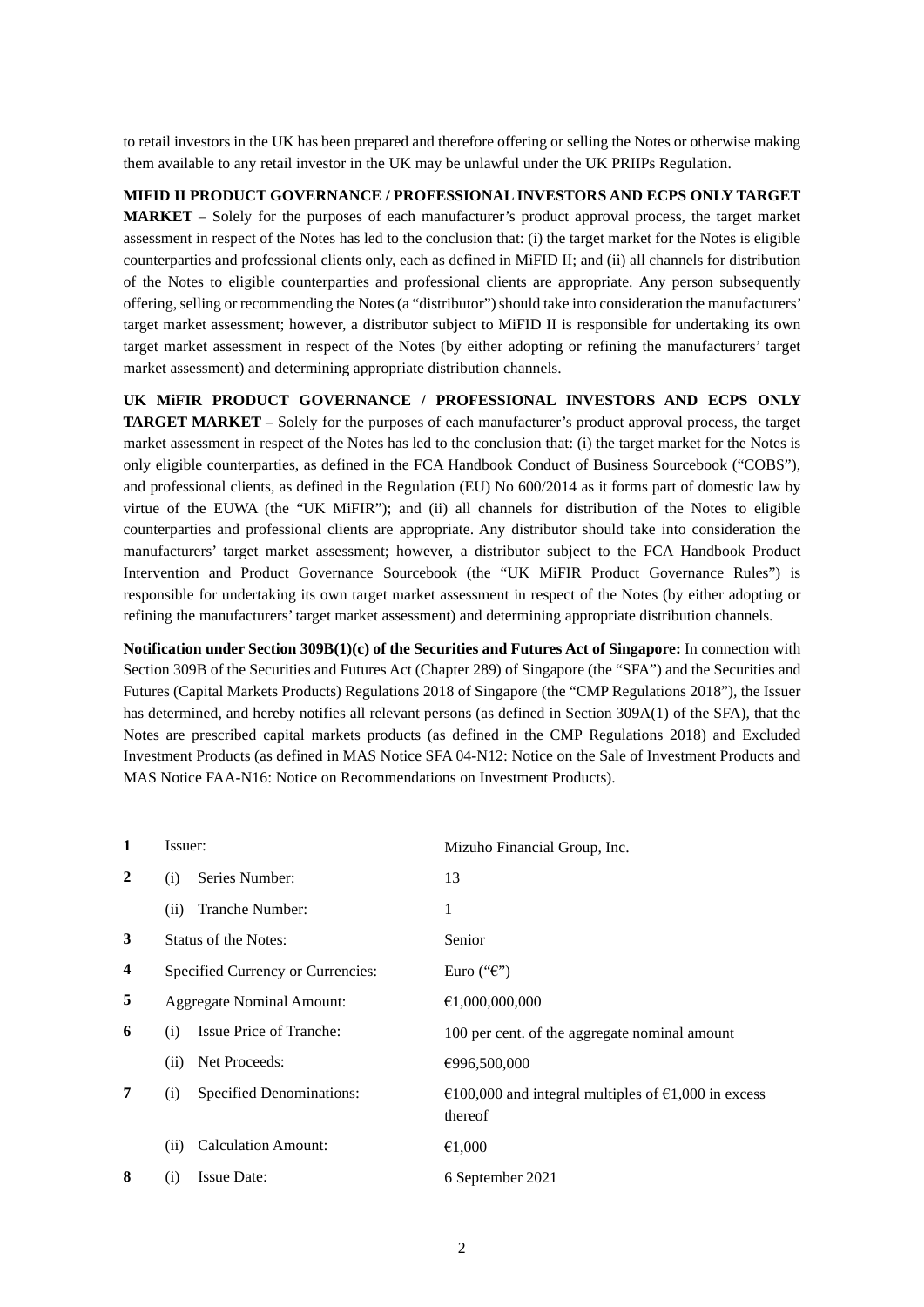|                                                  | (ii) | <b>Interest Commencement Date:</b>                                                           | 6 September 2021                                                                                                                                                                                                                                                                                                                               |
|--------------------------------------------------|------|----------------------------------------------------------------------------------------------|------------------------------------------------------------------------------------------------------------------------------------------------------------------------------------------------------------------------------------------------------------------------------------------------------------------------------------------------|
| 9                                                |      | <b>Maturity Date:</b>                                                                        | 6 September 2029 (not adjusted) (see Paragraph 28 for<br>the Business Centres applicable to payments)                                                                                                                                                                                                                                          |
| 10                                               |      | <b>Interest Basis:</b>                                                                       | <b>Fixed to Floating Rate Interest</b>                                                                                                                                                                                                                                                                                                         |
| 11                                               |      | Redemption/Payment Basis:                                                                    | Redemption at par                                                                                                                                                                                                                                                                                                                              |
| 12                                               |      | Change of Interest Basis or<br>Redemption/Payment Basis:                                     | The Notes will bear (i) fixed rate interest from and<br>including 6 September 2021 to but excluding 6<br>September 2028 (the "Fixed Rate Period") and (ii)<br>floating rate interest from and including 6 September<br>2028 to but excluding 6 September 2029 (the "Floating<br>Rate Period"), each as further specified below                 |
| 13                                               |      | Put/Call Options:                                                                            | <b>Issuer Call</b>                                                                                                                                                                                                                                                                                                                             |
| 14                                               |      | Listing and Trading:                                                                         | Luxembourg Euro MTF Market                                                                                                                                                                                                                                                                                                                     |
| 15                                               |      | Method of distribution:                                                                      | Syndicated                                                                                                                                                                                                                                                                                                                                     |
| Provisions Relating to Interest (if any) Payable |      |                                                                                              |                                                                                                                                                                                                                                                                                                                                                |
| 16                                               |      | <b>Fixed Rate Note Provisions:</b>                                                           | Applicable during the Fixed Rate Period                                                                                                                                                                                                                                                                                                        |
|                                                  | (i)  | Rate of Interest:                                                                            | 0.470 per cent. per annum payable annually in arrear                                                                                                                                                                                                                                                                                           |
|                                                  | (ii) | Interest Payment Date(s):                                                                    | 6 September in each year until 6 September 2028 (not<br>adjusted) (see Paragraph 28 for the Business Centres<br>applicable to payments)                                                                                                                                                                                                        |
|                                                  |      | (iii) Fixed Coupon Amount(s):                                                                | €4.70 per Calculation Amount on each Interest Payment<br>Date                                                                                                                                                                                                                                                                                  |
|                                                  | (iv) | Broken Amount(s):                                                                            | Not Applicable                                                                                                                                                                                                                                                                                                                                 |
|                                                  | (v)  | Fixed Day Count Fraction:                                                                    | Actual/Actual (ICMA)                                                                                                                                                                                                                                                                                                                           |
|                                                  |      | (vi) Determination Date(s):                                                                  | 6 September in each year                                                                                                                                                                                                                                                                                                                       |
|                                                  |      | (vii) Other terms relating to the method<br>of calculating interest for Fixed Rate<br>Notes: | None                                                                                                                                                                                                                                                                                                                                           |
| 17                                               |      | Floating Rate Note Provisions:                                                               | Applicable during the Floating Rate Period                                                                                                                                                                                                                                                                                                     |
|                                                  | (i)  | Interest Period(s):                                                                          | As per the Conditions                                                                                                                                                                                                                                                                                                                          |
|                                                  | (ii) | Specified Interest Payment Dates:                                                            | 6 December 2028, 6 March 2029 and 6 June 2029, in each<br>case subject to adjustment in accordance with the<br>Business Day Convention specified below, and 6<br>September 2029, which is not subject to adjustment in<br>accordance with any Business Day Convention (see<br>Paragraph 28 for the Business Centres applicable to<br>payments) |
|                                                  |      | (iii) Business Day Convention:                                                               | Modified Following Business Day Convention                                                                                                                                                                                                                                                                                                     |
|                                                  | (iv) | Business Centre(s):                                                                          | TARGET and Tokyo                                                                                                                                                                                                                                                                                                                               |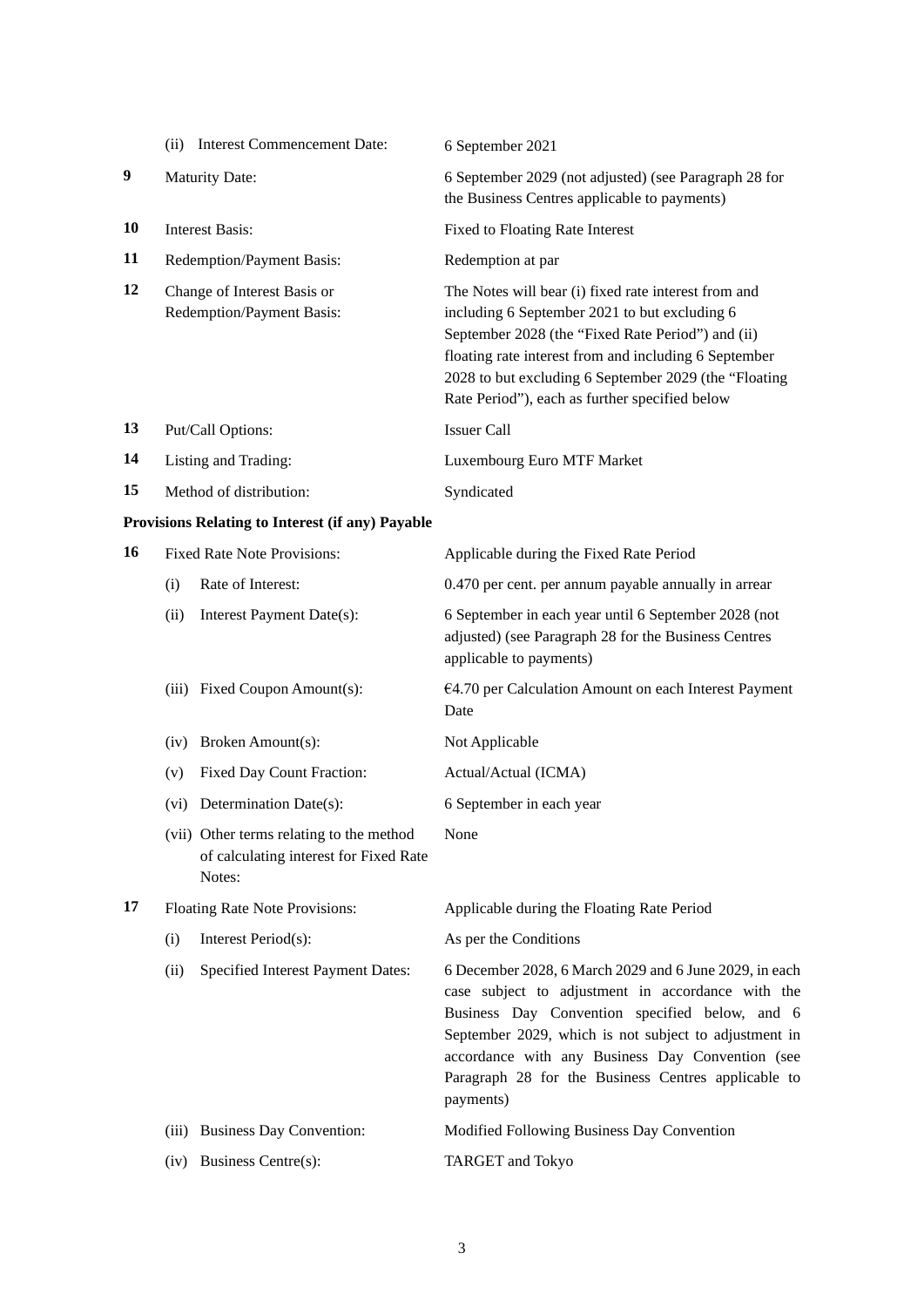|    | (v)     | Manner in which the Rate of Interest Screen Rate Determination<br>and Interest Amount is to be<br>determined:                                                                                                 |                                                                                                                                                                                                                      |
|----|---------|---------------------------------------------------------------------------------------------------------------------------------------------------------------------------------------------------------------|----------------------------------------------------------------------------------------------------------------------------------------------------------------------------------------------------------------------|
|    | (vi)    | Party responsible for calculating the<br>Rate of Interest and Interest Amount<br>(if not the Agent):                                                                                                          | As per the Conditions                                                                                                                                                                                                |
|    |         | (vii) Screen Rate Determination:                                                                                                                                                                              |                                                                                                                                                                                                                      |
|    |         | Reference Rate:                                                                                                                                                                                               | Three-month EURIBOR                                                                                                                                                                                                  |
|    |         | Interest Determination Date(s):                                                                                                                                                                               | As per the Conditions                                                                                                                                                                                                |
|    |         | Relevant Screen Page:                                                                                                                                                                                         | <b>Reuters EURIBOR 01</b>                                                                                                                                                                                            |
|    |         | (viii) ISDA Determination:                                                                                                                                                                                    | Not Applicable                                                                                                                                                                                                       |
|    | (ix)    | $Margin(s)$ :                                                                                                                                                                                                 | $+0.718$ per cent. per annum                                                                                                                                                                                         |
|    | (x)     | Minimum Rate of Interest:                                                                                                                                                                                     | Not Applicable                                                                                                                                                                                                       |
|    | $(x_i)$ | Maximum Rate of Interest:                                                                                                                                                                                     | Not Applicable                                                                                                                                                                                                       |
|    |         | (xii) Floating Day Count Fraction:                                                                                                                                                                            | Actual/360                                                                                                                                                                                                           |
|    |         | (xiii) Fall back provisions, rounding<br>provisions and any other terms<br>relating to the method of calculating<br>interest on Floating Rate Notes, if<br>different from those set out in the<br>Conditions: | As set out in the Appendix hereto                                                                                                                                                                                    |
| 18 |         | Zero Coupon Note Provisions:                                                                                                                                                                                  | Not Applicable                                                                                                                                                                                                       |
| 19 |         | <b>Index Linked Interest Note Provisions:</b>                                                                                                                                                                 | Not Applicable                                                                                                                                                                                                       |
| 20 |         | Dual Currency Note Provisions:                                                                                                                                                                                | Not Applicable                                                                                                                                                                                                       |
|    |         | <b>Provisions Relating to Redemption</b>                                                                                                                                                                      |                                                                                                                                                                                                                      |
|    |         | 21 Issuer Call:                                                                                                                                                                                               | Applicable                                                                                                                                                                                                           |
|    | (i)     | Optional Redemption Date(s):                                                                                                                                                                                  | 6 September 2028 (not adjusted) (see Paragraph 28 for<br>the Business Centres applicable to payments)                                                                                                                |
|    | (ii)    | Optional Redemption Amount(s) of<br>each Note and method, if any, of<br>calculation of such amount(s):                                                                                                        | $€1,000$ per Calculation Amount                                                                                                                                                                                      |
|    | (iii)   | If redeemable in part:                                                                                                                                                                                        | Not Applicable                                                                                                                                                                                                       |
|    |         | (1) Minimum Redemption Amount:                                                                                                                                                                                | Not Applicable                                                                                                                                                                                                       |
|    |         | (2) Maximum Redemption<br>Amount:                                                                                                                                                                             | Not Applicable                                                                                                                                                                                                       |
|    | (iv)    | Notice period:                                                                                                                                                                                                | Notwithstanding the provisions in Condition $6(c)$ , notice<br>shall be given not less than 15 nor more than 60 days<br>prior to the Optional Redemption Date in accordance<br>with Condition 13 to the Noteholders. |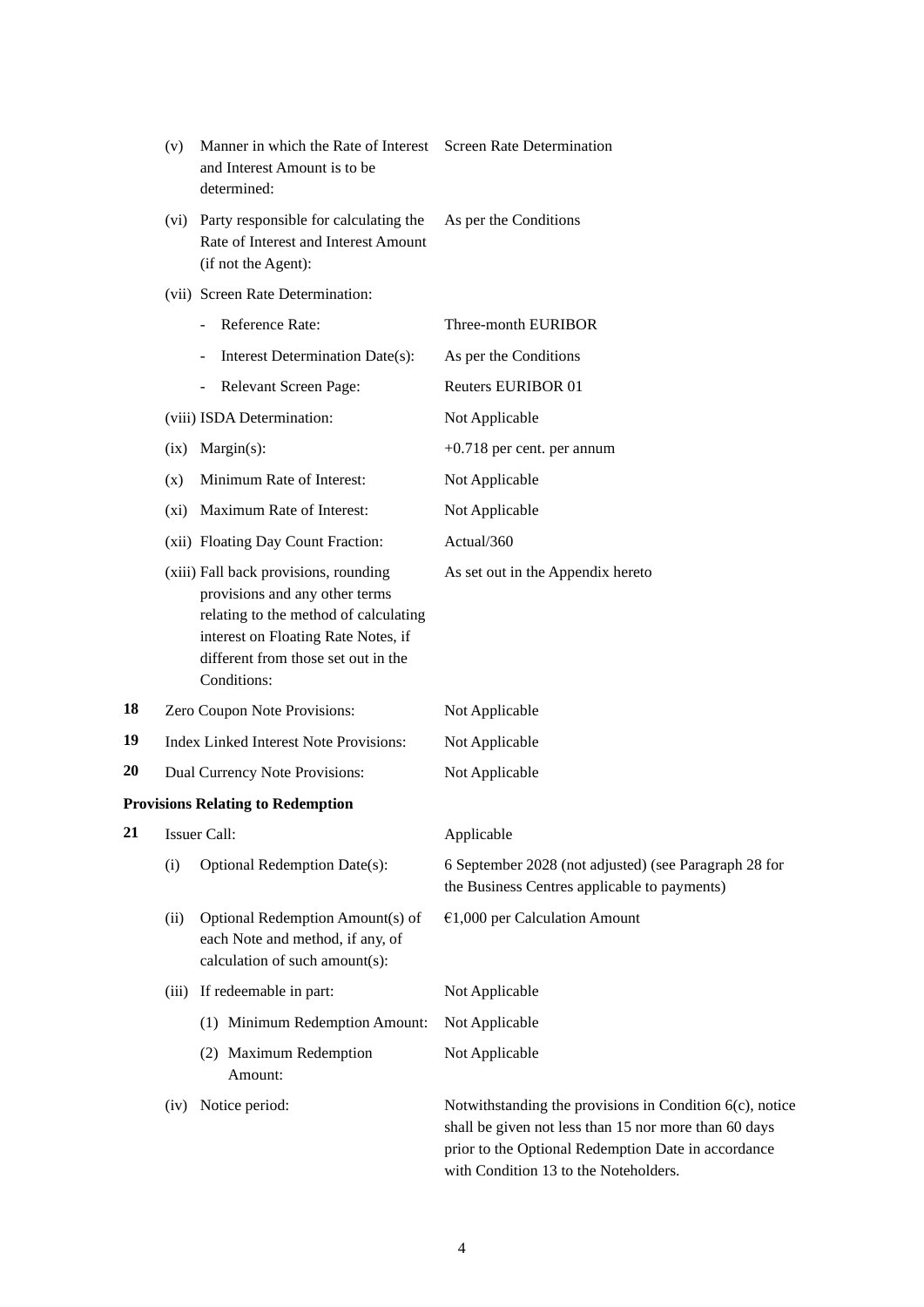| 22 | Investor Put:                                                                                                                                                                                                                                                                                                                 | Not Applicable                           |
|----|-------------------------------------------------------------------------------------------------------------------------------------------------------------------------------------------------------------------------------------------------------------------------------------------------------------------------------|------------------------------------------|
| າາ | $\Gamma$ and $\Gamma$ and $\Gamma$ and $\Gamma$ are also as $\Gamma$ and $\Gamma$ and $\Gamma$ and $\Gamma$ and $\Gamma$ and $\Gamma$ and $\Gamma$ and $\Gamma$ and $\Gamma$ and $\Gamma$ and $\Gamma$ and $\Gamma$ and $\Gamma$ and $\Gamma$ and $\Gamma$ and $\Gamma$ and $\Gamma$ and $\Gamma$ and $\Gamma$ and $\Gamma$ a | $0.1000 \pm 0.1 \pm 1.1 \pm 1.1 \pm 1.1$ |

**24** Early Redemption Amount(s) of each Note payable on redemption for taxation reasons or on event of default and/or the method of calculating the same (if required or if different from that set out in Condition 6(e):

**23** Final Redemption Amount of each Note: €1,000 per Calculation Amount

€1,000 per Calculation Amount

**25** Redemption for Tax Reasons: For the purposes of Condition 6(b) (*Redemption for Tax Reasons*), the Notes shall be treated as Fixed Rate Notes from and including 6 September 2021 to and including 6 September 2028 and as Floating Rate Notes from and including 7 September 2028 to and including 6 September 2029.

> Registered Global Note exchangeable for Definitive Registered Notes in the limited circumstances specified

The Registered Global Note will be registered in the name of a nominee for a common safekeeper for Euroclear and Clearstream, Luxembourg (that is, held

Yes. Note that the designation "yes" simply means that the Notes are intended upon issue to be deposited with one of Euroclear or Clearstream, Luxembourg as common safekeeper (and registered in the name of a

Luxembourg acting as common safekeeper) and does not necessarily mean that the Notes will be recognised as eligible collateral for Eurosystem monetary policy and intra day credit operations by the Eurosystem either upon issue or at any time during their life. Such recognition will depend upon the European Central Bank being satisfied that Eurosystem eligibility criteria have been

under the new safekeeping structure).

nominee of one of Euroclear or Clearstream,

# **General Provisions Applicable to the Notes**

- **26** Form of Notes:
	- (i) Bearer/Registered Notes: Registered Notes:
	- (ii) New Global Note or New Safekeeping Structure:
- **27** Intended to be held in a manner which would allow Eurosystem eligibility:

**28** Business Centre(s) or other special provisions relating to Payment Days:

**29** Talons for future Coupons to be attached to Definitive Notes (and dates on which such Talons mature):

No

TARGET and Tokyo

therein.

**30** Redenomination applicable: Redenomination not applicable

met.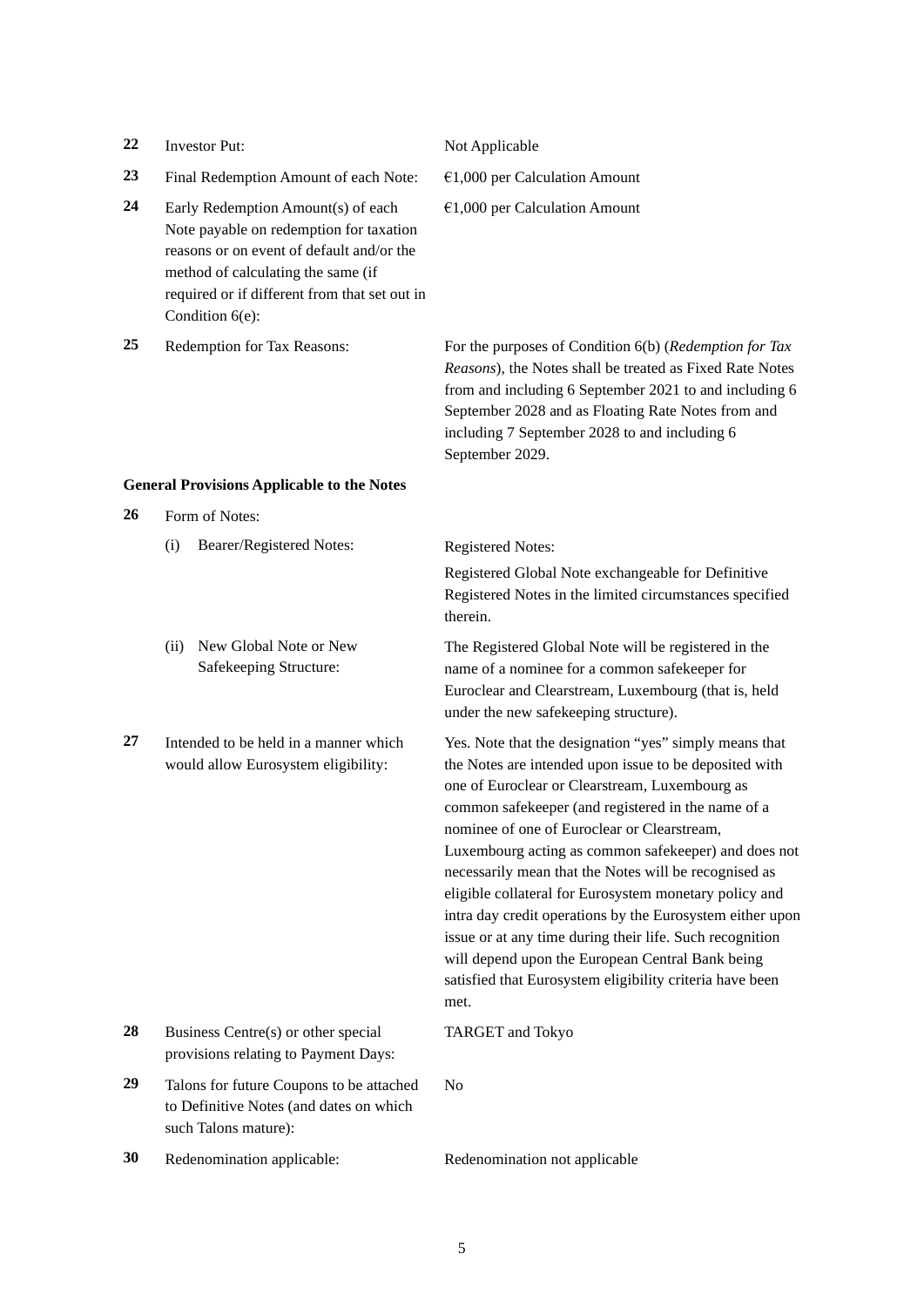| 31             | Other terms or special conditions:                                                                                                                                                            | Not Applicable                                                                                                  |
|----------------|-----------------------------------------------------------------------------------------------------------------------------------------------------------------------------------------------|-----------------------------------------------------------------------------------------------------------------|
|                | <b>Distribution</b>                                                                                                                                                                           |                                                                                                                 |
| 32             | if syndicated, names of Managers:<br>(i)                                                                                                                                                      | Mizuho International plc<br><b>Barclays Bank PLC</b><br><b>HSBC</b> Bank plc<br>ING Bank N.V.<br><b>Natixis</b> |
|                | Stabilising Manager (if any):<br>(ii)                                                                                                                                                         | Mizuho International plc                                                                                        |
| 33             | If non-syndicated, name of relevant<br>Dealer:                                                                                                                                                | Not Applicable                                                                                                  |
| 34             | Additional selling restrictions:                                                                                                                                                              | Not Applicable                                                                                                  |
|                | <b>Operational Information</b>                                                                                                                                                                |                                                                                                                 |
| 35             | <b>ISIN Code:</b>                                                                                                                                                                             | XS2383901761                                                                                                    |
| 36             | Common Code:                                                                                                                                                                                  | 238390176                                                                                                       |
| 37             | Legal Entity Identifier:                                                                                                                                                                      | 353800CI5L6DDAN5XZ33                                                                                            |
| 38             | Any clearing system(s) approved by the<br>Issuer, the Trustee, the Dealers and the<br>Agent other than Euroclear and<br>Clearstream, Luxembourg and the<br>relevant identification number(s): | Not Applicable                                                                                                  |
| 39             | Delivery:                                                                                                                                                                                     | Delivery against payment                                                                                        |
| 40             | Additional Paying Agent(s) (if any):                                                                                                                                                          | Not Applicable                                                                                                  |
| <b>General</b> |                                                                                                                                                                                               |                                                                                                                 |
| 41             | Ratings:                                                                                                                                                                                      | The Notes are expected to be rated:                                                                             |
|                |                                                                                                                                                                                               | Moody's: A1                                                                                                     |
|                |                                                                                                                                                                                               | Fitch: A-                                                                                                       |

Moody's Japan K.K. and Fitch Ratings Japan Limited are not established in the European Union or the United Kingdom but the ratings given to the Notes are endorsed by Moody's Deutschland GmbH and Fitch Ratings Ireland Limited, respectively, which are established in the European Union and registered under Regulation (EC) No 1060/2009, and by Moody's Investors Service Limited and Fitch Ratings Ltd., respectively, which are established in the United Kingdom and registered under Regulation (EC) No 1060/2009 as it forms part of domestic law by virtue of the EUWA. A security rating is not a recommendation to buy, sell or hold securities and may be subject to suspension, reduction or withdrawal at any time by the assigning rating agency.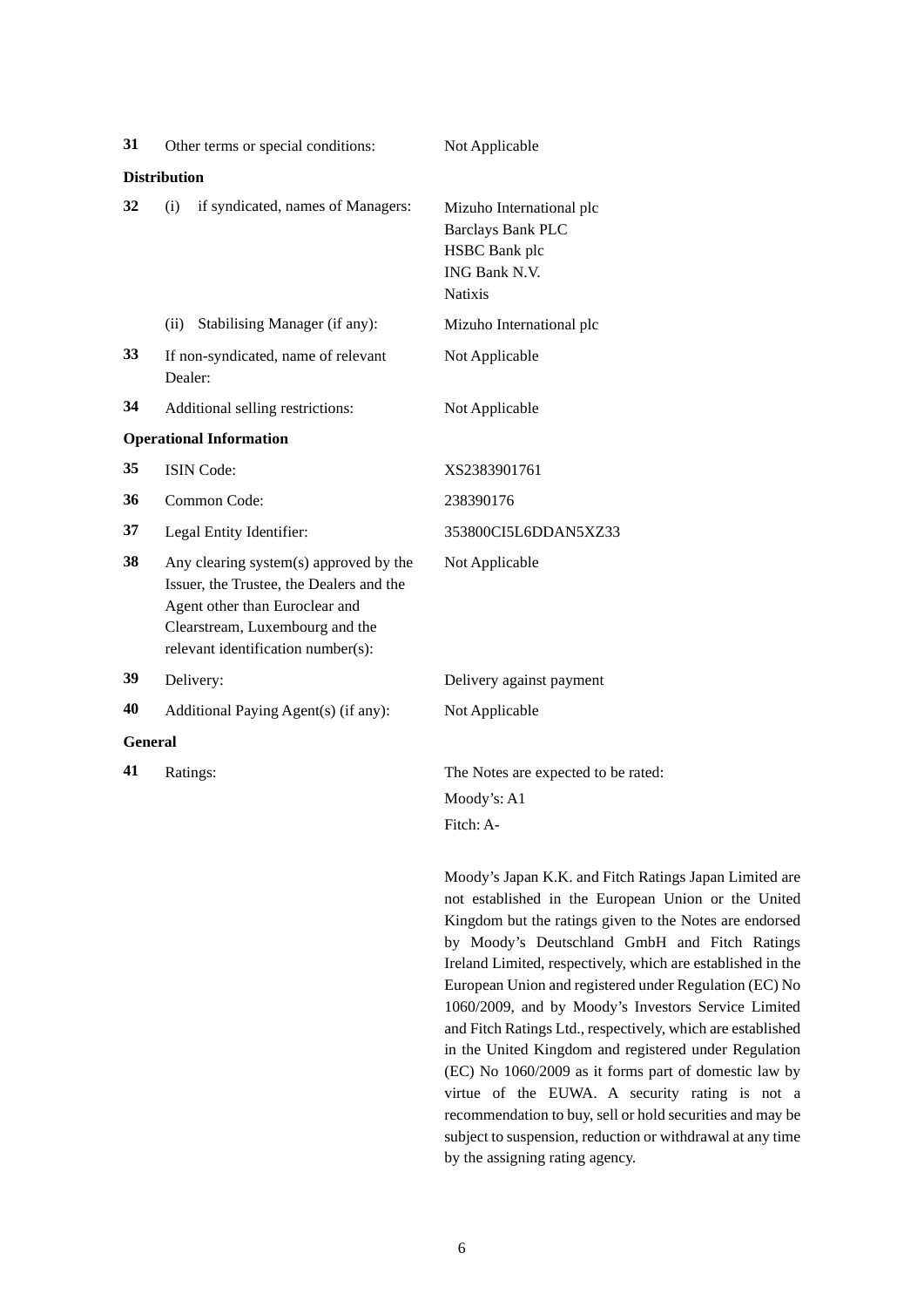| 42 | Status as Taxable Linked Notes: | The Notes are not Taxable Linked Notes as described in<br>Article 6, Paragraph 4 of the Special Taxation Measures<br>Act.                                                                                                                                                           |
|----|---------------------------------|-------------------------------------------------------------------------------------------------------------------------------------------------------------------------------------------------------------------------------------------------------------------------------------|
| 43 | Reasons for the offer:          | The Issuer intends to use the net proceeds from the<br>issuance and sale of the Notes to make a loan that is<br>intended to qualify as Internal TLAC under the Japanese<br>TLAC Standard to Mizuho Bank, Ltd., which will utilise<br>such funds for its general corporate purposes. |

# **Listing Application**

These Final Terms comprise the final terms required to list the issue of Notes described herein pursuant to the U.S.\$30,000,000,000 Debt Issuance Programme of the Issuer.

# **Responsibility**

The Issuer accepts responsibility for the information contained in these Final Terms which, when read together with the Base Prospectus referred to above, contain all information that is material in the context of the issue of the Notes.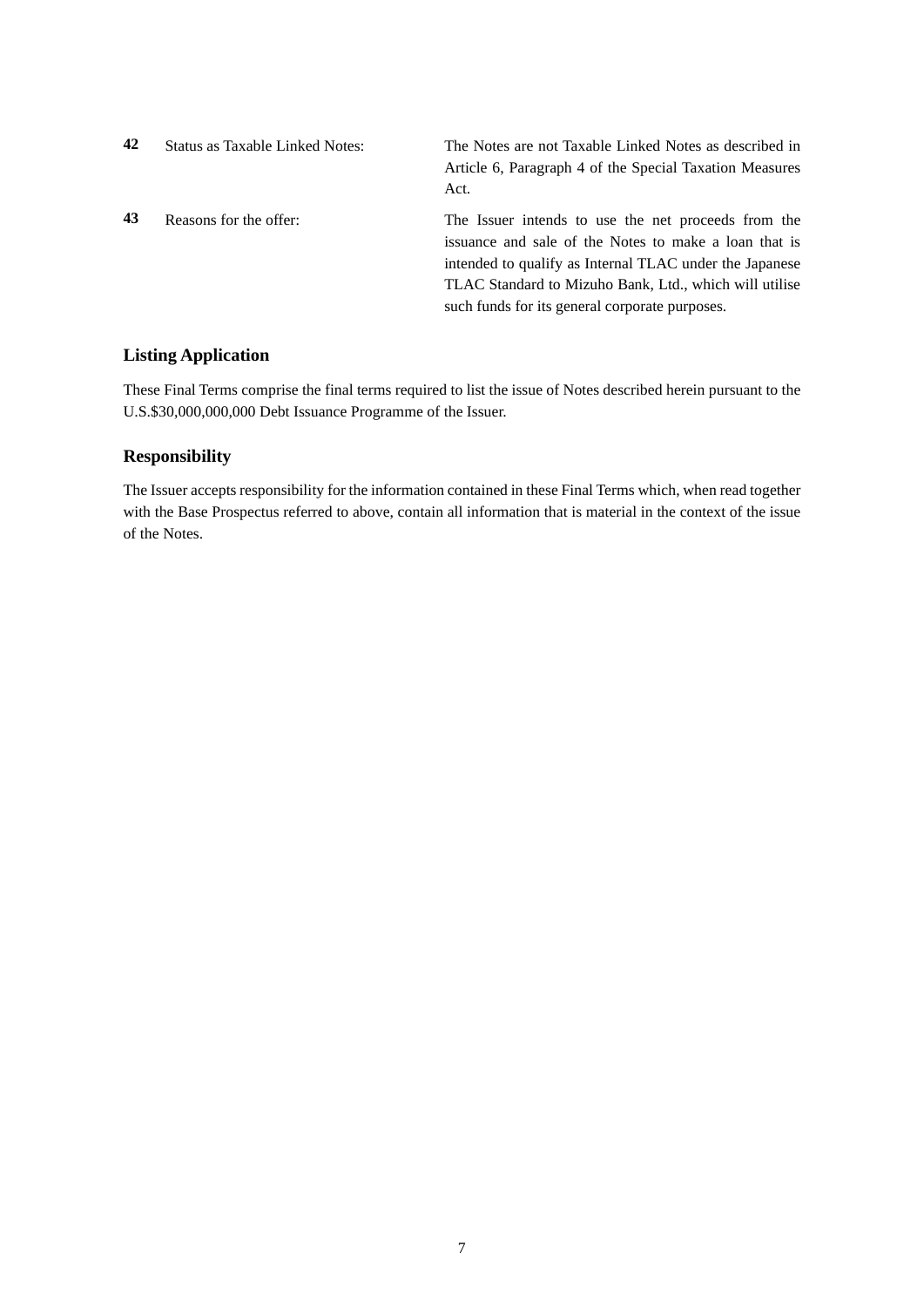Signed on behalf of the Issuer:

yoich Cyasuda  $By$ í

Yoichi Yasuda Duly authorised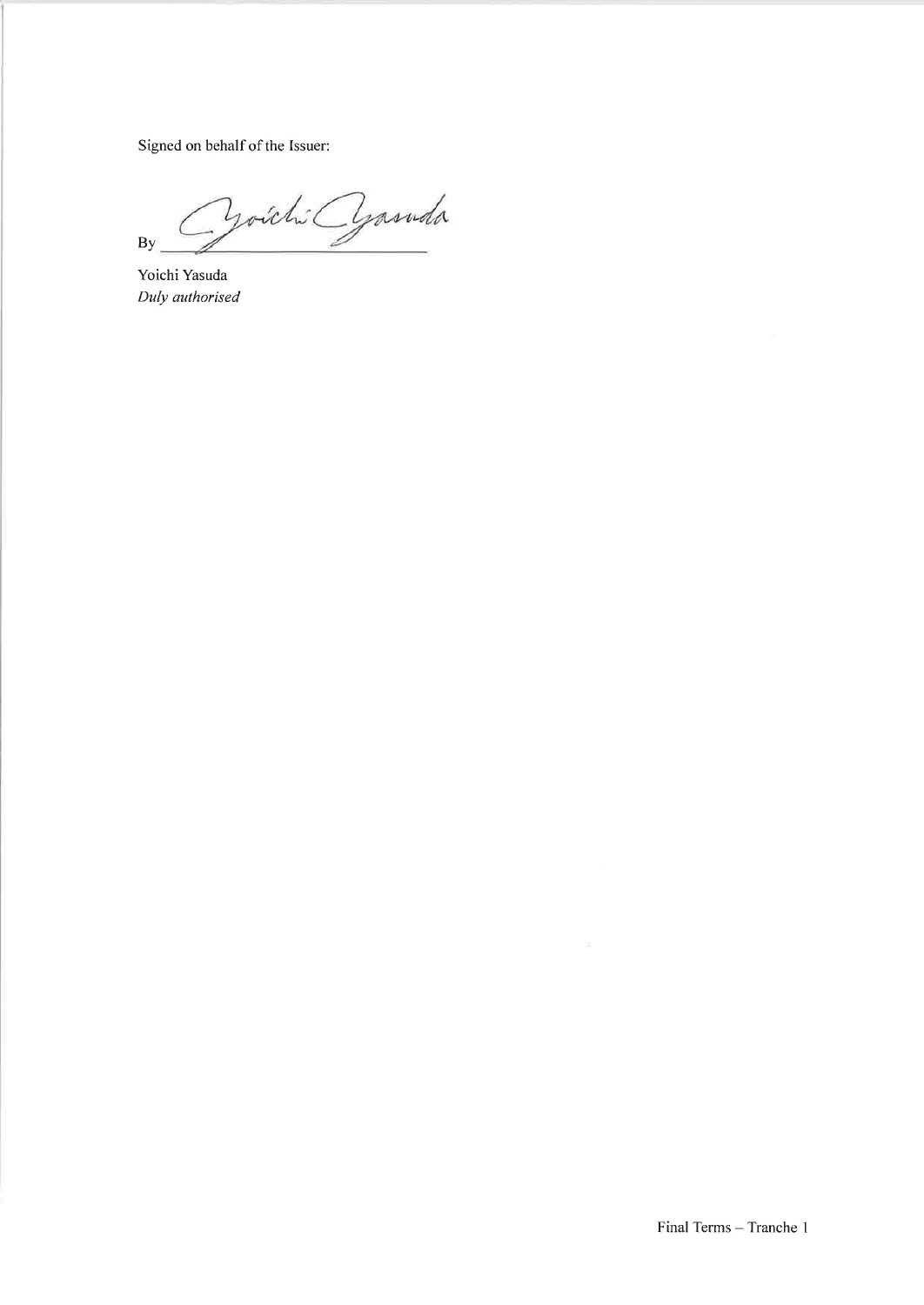# **Appendix**

In relation to the Notes only, the following shall be added as a new Condition 4(f) in the section entitled "TERMS AND CONDITIONS OF THE MHFG NOTES" in the Base Prospectus:

## *(f) Benchmark discontinuation*

(i) *Financial Adviser* 

Notwithstanding any other provisions in Condition 4, if a Benchmark Event occurs in relation to an Original Reference Rate when any Rate of Interest (or any component part thereof) during the Floating Rate Period remains to be determined by reference to such Original Reference Rate, the Issuer shall use its reasonable endeavours to appoint a Financial Adviser, as soon as reasonably practicable (provided that such appointment need not be made (i) if the Issuer exercises its option to redeem the Notes prior to an Interest Period in respect of which any Rate of Interest (or any component part thereof) remains to be determined by reference to such Reference Rate, or (ii) earlier than 30 days prior to the first date on which the Original Reference Rate is to be used to determine any Rate of Interest (or any component part thereof)) during the Floating Rate Period, to advise the Issuer in determining a Successor Rate, failing which an Alternative Rate (in accordance with Condition 4*(f)*(ii)) and, in either case, an Adjustment Spread and any Benchmark Amendments (in accordance with Condition 4*(f)*(iv)). In giving such advice, a Financial Adviser appointed pursuant to this Condition 4*(f)* shall act in good faith and in a commercially reasonable manner as an expert and (in the absence of bad faith or fraud) shall have no liability whatsoever to the Issuer, the Trustee, the Paying Agents, the Noteholders or the Couponholders for any advice given by it to the Issuer in connection with any determination made by the Issuer, pursuant to this Condition 4*(f)*.

#### (ii) *Successor Rate or Alternative Rate*

If the Issuer, following consultation with the Financial Adviser and acting in good faith, determines that:

- (A) there is a Successor Rate, then such Successor Rate and the applicable Adjustment Spread shall subsequently be used in place of the Original Reference Rate to determine the Rate of Interest (or the relevant component part thereof) for all future payments of interest on the Notes (subject to the operation of this Condition 4*(f)*); or
- (B) there is no Successor Rate but that there is an Alternative Rate, then such Alternative Rate and the applicable Adjustment Spread shall subsequently be used in place of the Original Reference Rate to determine the Rate of Interest (or the relevant component part thereof) for all future payments of interest on the Notes (subject to the operation of this Condition 4*(f)*).

If (i) the Issuer is unable to appoint a Financial Adviser; or (ii) the Issuer fails to determine a Successor Rate or, failing which, an Alternative Rate in accordance with this Condition 4(f) prior to the date which is 10 Calculation Agent Business Days prior to the relevant Interest Determination Date, the Rate of Interest applicable to the next succeeding Interest Period shall be equal to the Rate of Interest last determined in relation to the Notes in respect of the immediately preceding Interest Period (to the extent that such immediately preceding Interest Period also falls within the Floating Rate Period). If there has not been a prior Interest Period during the Floating Rate Period, the Rate of Interest shall be determined using the Original Reference Rate last displayed on the relevant Screen Page prior to the relevant Interest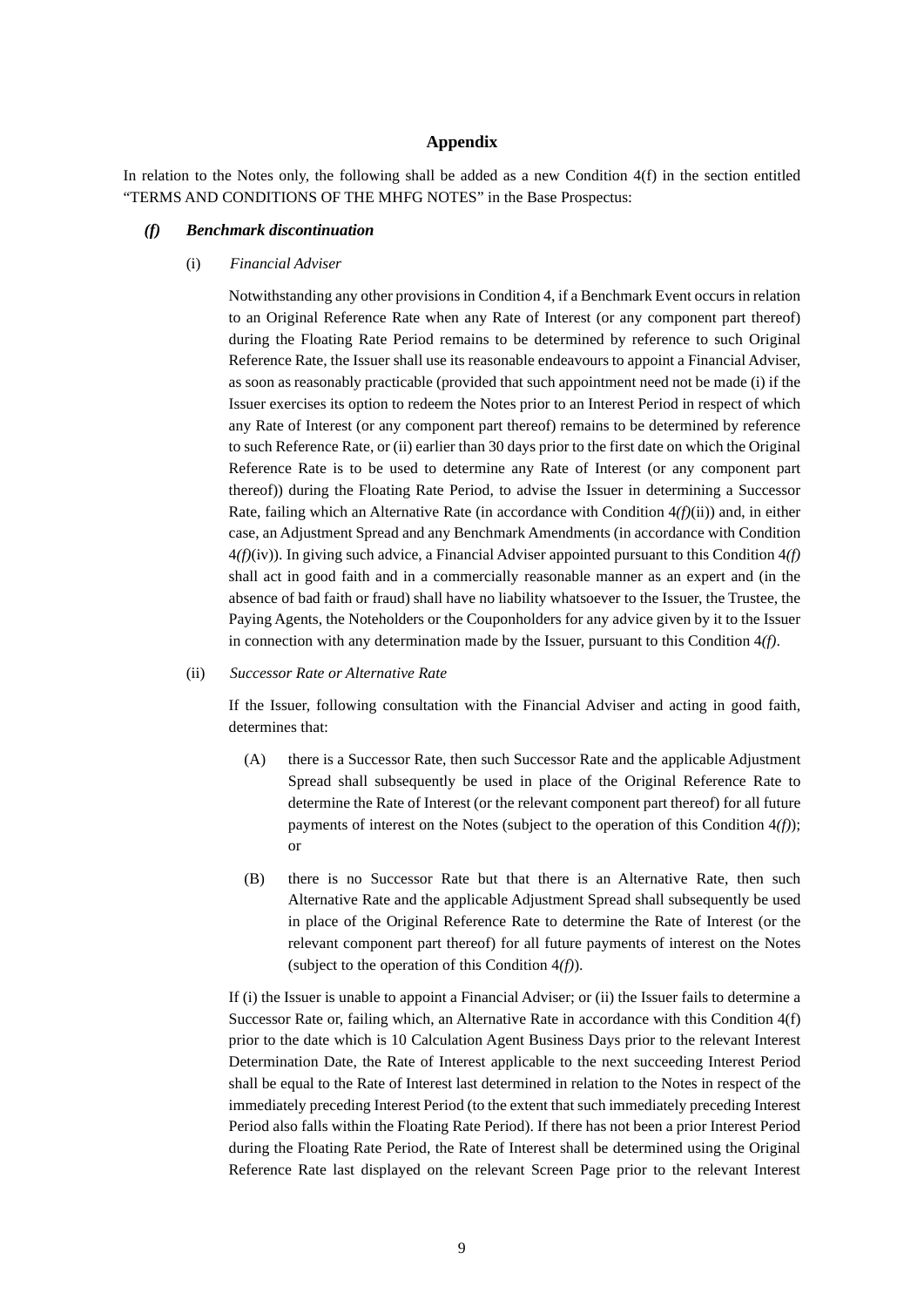Determination Date. For the avoidance of doubt, this paragraph shall apply to the relevant next succeeding Interest Period only and any subsequent Interest Periods are subject to the subsequent operation of, and to adjustment as provided in, Condition 4(f)(i).

#### (iii) *Adjustment Spread*

The Adjustment Spread (or the formula or methodology for determining the Adjustment Spread) shall be applied to the Successor Rate or the Alternative Rate (as the case may be). If the Issuer, following consultation with the Financial Adviser, is unable to determine the quantum of, or a formula or methodology for determining, such Adjustment Spread, then the Successor Rate or Alternative Reference Rate (as applicable) will apply without an Adjustment Spread.

## (iv) *Benchmark Amendments*

If any Successor Rate or Alternative Rate and, in either case, the applicable Adjustment Spread is determined in accordance with this Condition 4(f) and the Issuer, following consultation with the Financial Adviser and acting in good faith, determines (i) that amendments to these Conditions and/or the Trust Deed are necessary to ensure the proper operation of such Successor Rate or Alternative Rate and/or (in either case) the applicable Adjustment Spread, and the proper transition to a further fallback rate should an event analogous to a Benchmark Event occurs in relation to such Successor Rate or Alternative Rate (such amendments, the "**Benchmark Amendments**") and (ii) the terms of the Benchmark Amendments, then the Issuer shall, subject to giving notice thereof in accordance with Condition  $4(f)(v)$ , without any requirement for the consent or approval of the Noteholders or the Couponholders, vary these Conditions and/or the Trust Deed to give effect to such Benchmark Amendments with effect from the date specified in such notice.

At the request of the Issuer, but subject to receipt by the Trustee of a certificate signed by an authorised officer of the Issuer pursuant to Condition  $4(f)(v)$ , the Trustee shall (at the expense of the Issuer), without any requirement for the consent or approval of the Noteholders, the Couponholders or any other party, be obliged to concur with the Issuer in effecting any Benchmark Amendments (including*, inter alia*, by the execution of a deed supplemental to or amending the Trust Deed), provided that the Trustee shall not be obliged so to concur if, in the reasonable opinion of the Trustee following consultation with the Issuer, doing so would impose significantly more onerous obligations upon it or expose it to any significant additional duties, responsibilities or liabilities or significantly reduce or unfavourably amend the protective provisions afforded to the Trustee in these Conditions or the Trust Deed (including, for the avoidance of doubt, any supplemental trust deed) in any way.

At the request of the Issuer, the Calculation Agent or any Paying Agent shall (at the expense of the Issuer), without any requirement for the consent or approval of the Noteholders, the Couponholders or any other party, be obliged to concur with the Issuer in effecting any Benchmark Amendments (including, *inter alia*, by the execution of an agreement supplemental to or amending the Agency Agreement) to the extent possible.

In connection with any such variation in accordance with this Condition  $4(f)(iv)$ , the Issuer shall comply with the rules of any stock exchange on which the Notes are for the time being listed or admitted to trading.

## (v) *Notices, etc.*

Any Successor Rate, Alternative Rate, Adjustment Spread and the specific terms of any Benchmark Amendments, determined under this Condition 4*(f)* will be notified at least 10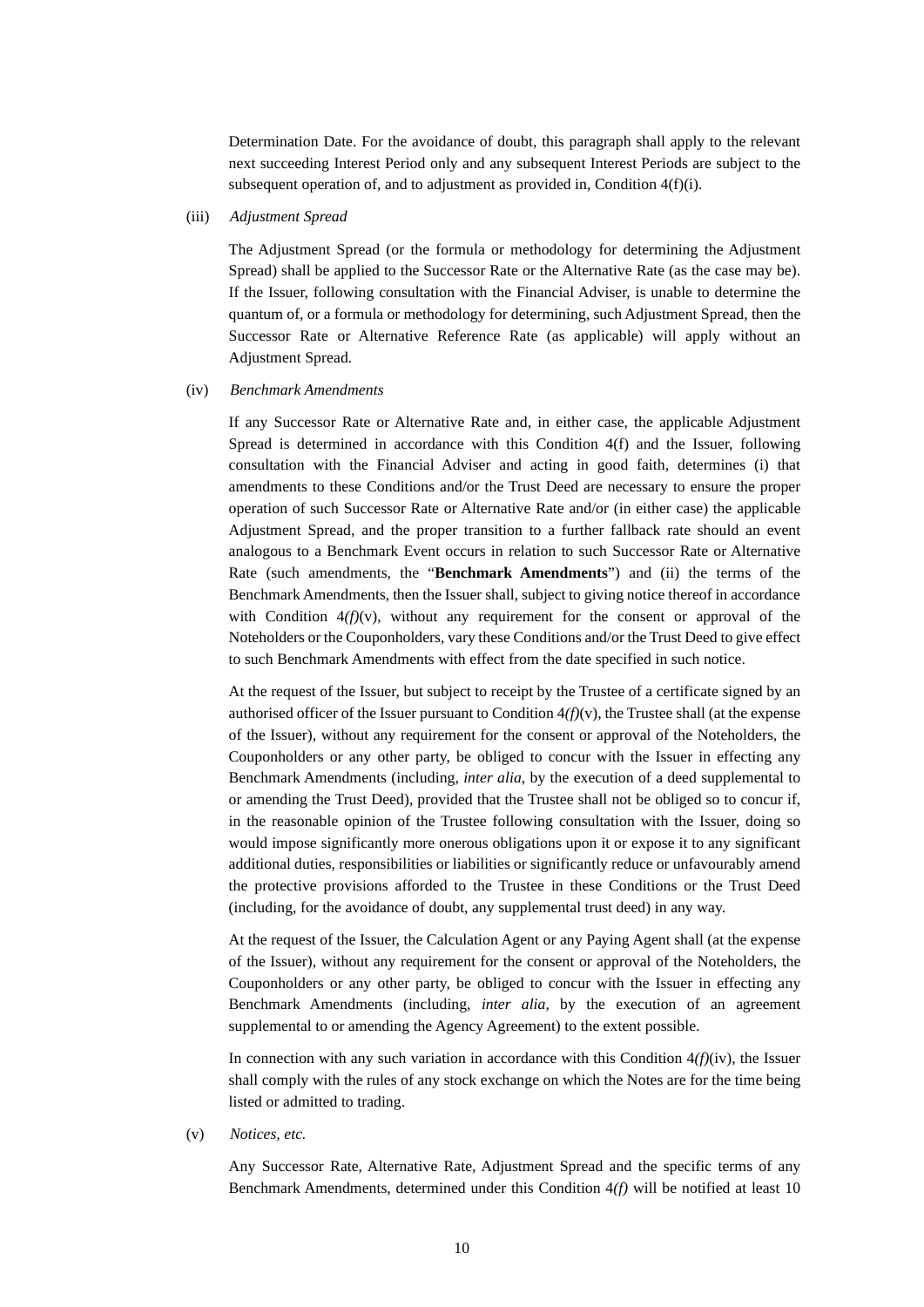Calculation Agent Business Days prior to the relevant Interest Determination Date by the Issuer to the Trustee, the Calculation Agent and the Paying Agents. In accordance with Condition 13, notice shall be provided to the Noteholders promptly thereafter. Such notices shall be irrevocable and shall specify the effective date of the Benchmark Amendments, if any.

No later than notifying the Trustee of the same, the Issuer shall deliver to the Trustee, the Calculation Agent and the Paying Agents a certificate signed by an authorised officer of the Issuer:

- (A) confirming (i) that a Benchmark Event has occurred, (ii) the Financial Adviser appointed by the Issuer, (iii) the Successor Rate or, as the case may be, the Alternative Rate, (iv) the applicable Adjustment Spread and  $(v)$  the specific terms of any Benchmark Amendments (if any), in each case as determined in accordance with the provisions of this Condition 4(f); and
- (B) certifying that the Benchmark Amendments (if any) are necessary to ensure the proper operation of such Successor Rate or Alternative Rate and (in either case) the applicable Adjustment Spread, and the proper transition to a further fallback rate should an event analogous to a Benchmark Event occurs in relation to such Successor Rate or Alternative Rate.

Each of the Trustee, the Calculation Agent and the Paying Agents shall be entitled to rely on such certificate (without liability to any person) as sufficient evidence thereof.

The determination that a Benchmark Event has occurred, and the Financial Adviser, the Successor Rate or Alternative Rate and the Adjustment Spread and the Benchmark Amendments (if any) specified in such certificate will (in the absence of manifest error or bad faith in the determination of the occurrence of such Benchmark Event, the Financial Adviser, the Successor Rate or Alternative Rate and the Adjustment Spread and the Benchmark Amendments (if any) and without prejudice to the ability of the Trustee, the Calculation Agent or the Paying Agents to rely on such certificate as aforesaid) be conclusive and binding on the Issuer, the Trustee, the Calculation Agent, the Paying Agents, the Noteholders and the Couponholders, as applicable.

Notwithstanding any other provision of this Condition 4(*f*), if following the determination of any Successor Rate, Alternative Rate, Adjustment Spread or Benchmark Amendments (if any), in the Calculation Agent's opinion there is any uncertainty between two or more alternative courses of action in making any determination or calculation under this Condition 4(*f*), the Calculation Agent shall promptly notify the Issuer thereof and the Issuer shall direct the Calculation Agent in writing as to which alternative course of action to adopt. If the Calculation Agent is not promptly provided with such direction, or is otherwise unable (other than due to its own gross negligence, willful default or fraud) to make such calculation or determination for any reason, it shall notify the Issuer thereof and the Calculation Agent shall be under no obligation to make such calculation or determination and (in the absence of such gross negligence, willful default or fraud) shall not incur any liability for not doing so.

#### (vi) *Survival of Original Reference Rate*

Without prejudice to the obligations of the Issuer under Condition 4*(f)*(i), (ii), (iii) and (iv), the Original Reference Rate and the fallback provisions provided for in the Agency Agreement will continue to apply unless and until a Benchmark Event has occurred.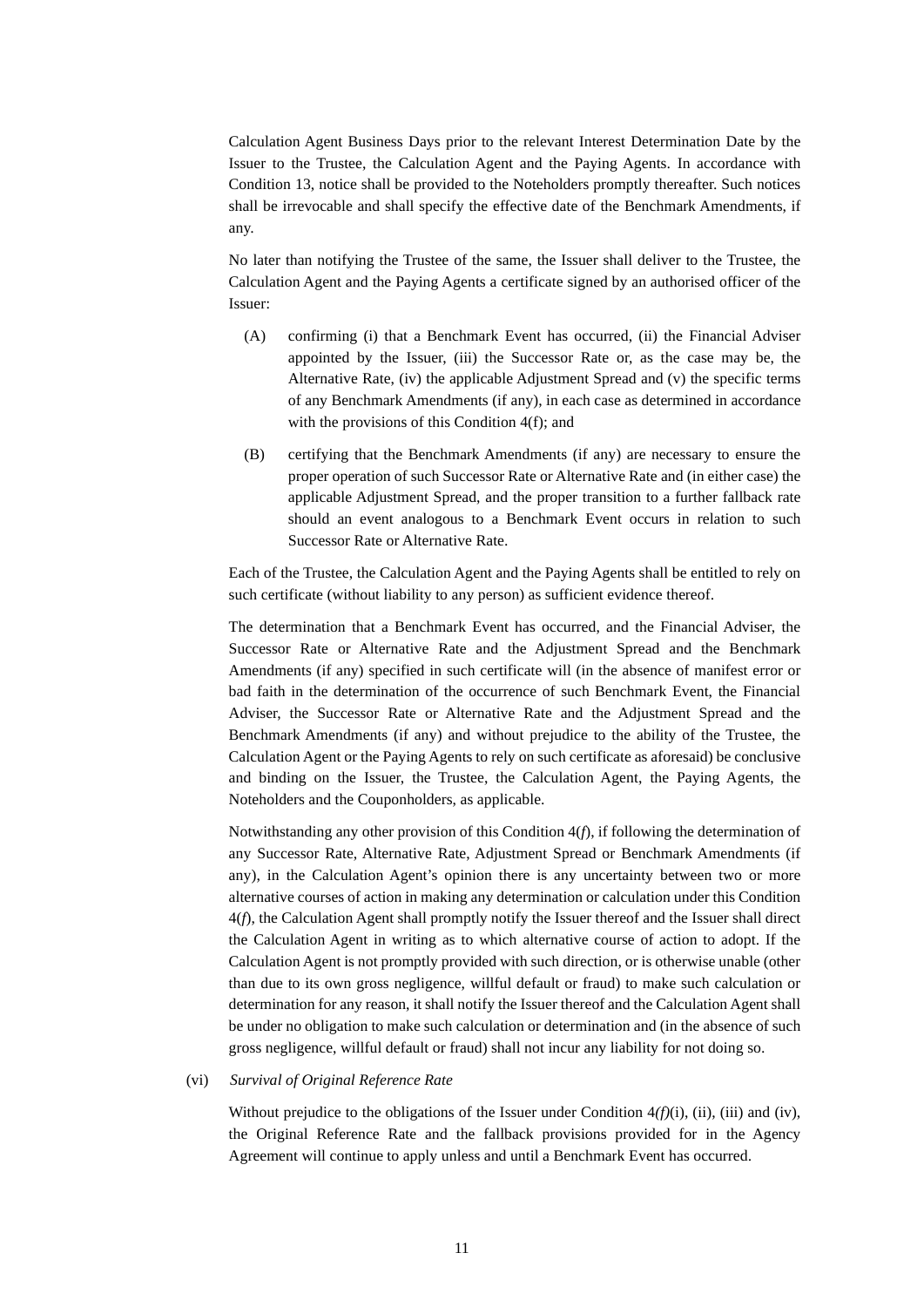#### (vii) *Definitions:*

As used in this Condition 4*(f)*:

"**Adjustment Spread**" means either (a) a spread (which may be positive, negative or zero), or (b) a formula or methodology for calculating a spread, in each case to be applied to the Successor Rate or the Alternative Rate (as the case may be) and is the spread, formula or methodology which:

- (A) in the case of a Successor Rate, is formally recommended in relation to the replacement of the Original Reference Rate with the Successor Rate by any Relevant Nominating Body; or
- (B) (if no such recommendation has been made, or in the case of an Alternative Rate) the Issuer determines, following consultation with the Financial Adviser, is customarily applied to the relevant Successor Rate or the Alternative Rate (as the case may be) in international debt capital markets transactions to produce an industry-accepted replacement rate for the Original Reference Rate;
- (C) (if the Issuer determines that no such spread is customarily applied) the Issuer determines, following consultation with the Financial Adviser, is recognised or acknowledged as being the industry standard for over-the-counter derivative transactions which reference the Original Reference Rate, where such rate has been replaced by the Successor Rate or the Alternative Rate (as the case may be); or
- (D) (if the Issuer determines that no such industry standard is recognised or acknowledged) the Issuer determines, following consultation with the Financial Adviser and acting in good faith and in a commercially reasonable manner, is appropriate.

"**Alternative Rate**" means an alternative benchmark or screen rate which the Issuer determines following consultation with the Financial Adviser in accordance with Condition 4*(f)*(ii) is customarily applied in international debt capital markets transactions for the purposes of determining rates of interest (or the relevant component part thereof) in the same Specified Currency as the Notes and of a comparable duration to the relevant Interest Period as the Notes, or, if the Issuer determines following consultation with the Financial Adviser in accordance with Condition  $4(f)(ii)$  that there is no such alternative benchmark or screen rate, such other alternative benchmark or screen rate as the Issuer determines following consultation with the Financial Adviser is most comparable to the Original Reference Rate.

"**Benchmark Amendments**" has the meaning given to it in Condition 4*(f)*(iv).

#### "**Benchmark Event**" means:

- (A) a public statement by the administrator of the Original Reference Rate that it has ceased or that it will cease publishing the Original Reference Rate permanently or indefinitely (in circumstances where no successor administrator has been appointed that will continue publication of the Original Reference Rate); or
- (B) a public statement by the supervisor of the administrator of the Original Reference Rate that the Original Reference Rate has been or will be permanently or indefinitely discontinued; or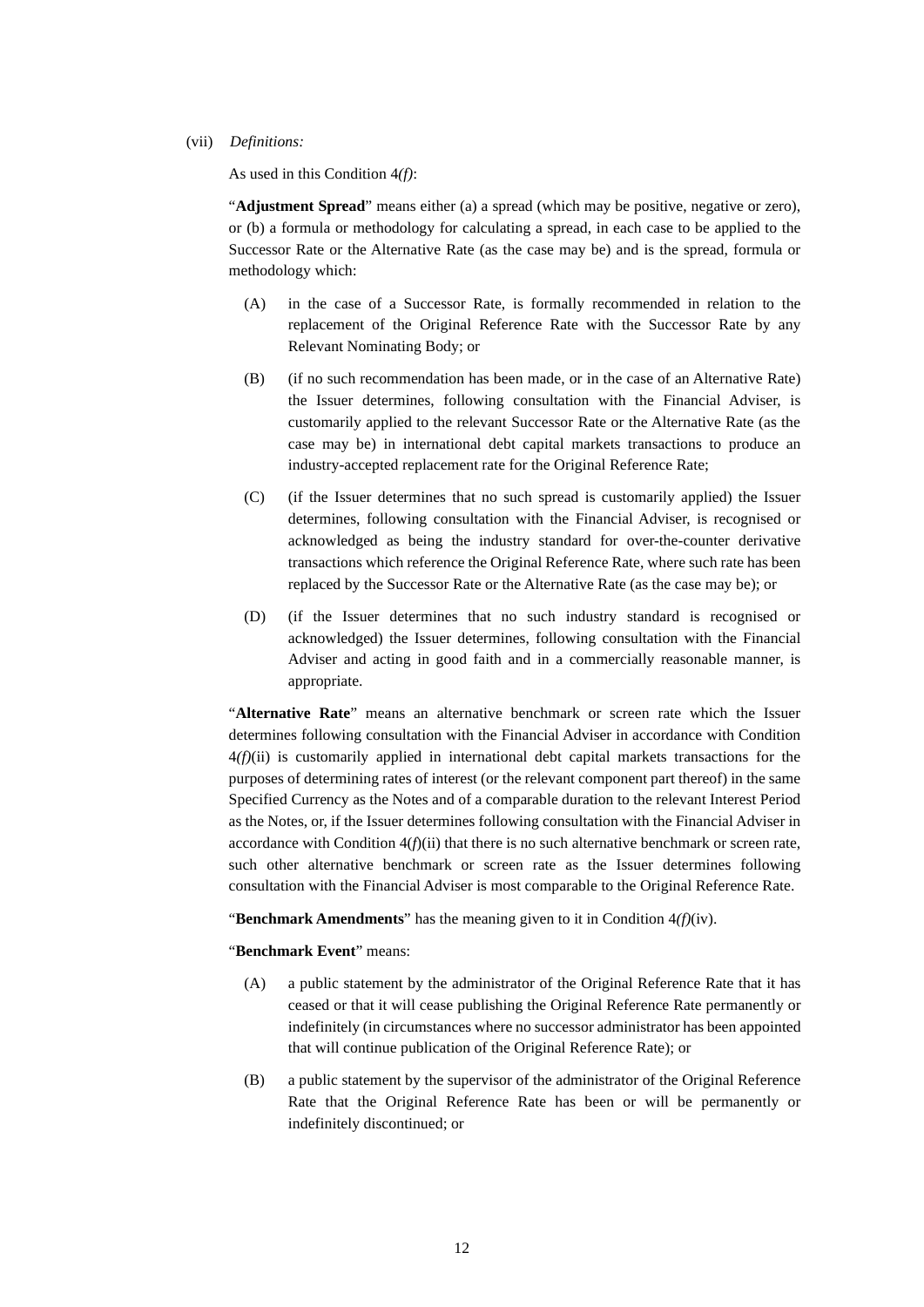- (C) a public statement by the supervisor of the administrator of the Original Reference Rate as a consequence of which the Original Reference Rate will be prohibited from being used either generally, or in respect of the Notes; or
- (D) a public statement by the supervisor of the administrator of the Original Reference Rate that the Original Reference Rate is or will be (or is or will be deemed by such supervisor to be) no longer representative of its relevant underlying market; or
- (E) it has become unlawful for any Paying Agent, the Calculation Agent, the Issuer or any other party to calculate any payments due to be made to any Noteholder using the Original Reference Rate,

provided that the Benchmark Event shall be deemed to occur (a) in the case of sub-paragraphs (B) and (C) above, on the date of the cessation of publication of the Original Reference Rate or the discontinuation of the Original Reference Rate, as the case may be, (b) in the case of sub-paragraph (D) above, on the date of the prohibition of use of the Original Reference Rate, and (c) in the case of sub-paragraph (E) above, on the date with effect from which the Original Reference Rate will no longer be (or will be deemed by the relevant supervisor to no longer be) representative as specified in the relevant public statement, and, in each case, not the date of the relevant public statement.

The occurrence of a Benchmark Event shall be determined by the Issuer and promptly notified to the Trustee, the Calculation Agent and the Paying Agents, and such determination will be conclusive and binding on the Trustee, the Calculation Agent, the Paying Agents, the Noteholders and the Couponholders (in the absent of manifest error or bad faith). For the avoidance of doubt, neither the Trustee, the Calculation Agent nor the Paying Agents shall have any responsibility for making such determination.

**"Calculation Agent Business Days**" means a day, other than a Saturday or Sunday, on which banks are open for business in the place of the specified office of the Calculation Agent.

**"Financial Adviser"** means a financial institution of international repute or a financial adviser with appropriate expertise appointed by the Issuer under Condition 4*(f)*(i) and may be an affiliate of the Issuer.

"**Original Reference Rate**" means the originally-specified benchmark or screen rate (as applicable) used to determine the Rate of Interest (or any component part thereof) on the Notes in respect of the Floating Rate Period.

"**Relevant Nominating Body**" means, in respect of a benchmark or screen rate (as applicable):

- (A) the central bank for the currency to which the benchmark or screen rate (as applicable) relates, or any central bank or other supervisory authority which is responsible for supervising the administrator of the benchmark or screen rate (as applicable); or
- (B) any working group or committee sponsored by, chaired or co-chaired by or constituted at the request of (a) the central bank for the currency to which the benchmark or screen rate (as applicable) relates, (b) any central bank or other supervisory authority which is responsible for supervising the administrator of the benchmark or screen rate (as applicable), (c) a group of the aforementioned central banks or other supervisory authorities or (d) the Financial Stability Board or any part thereof.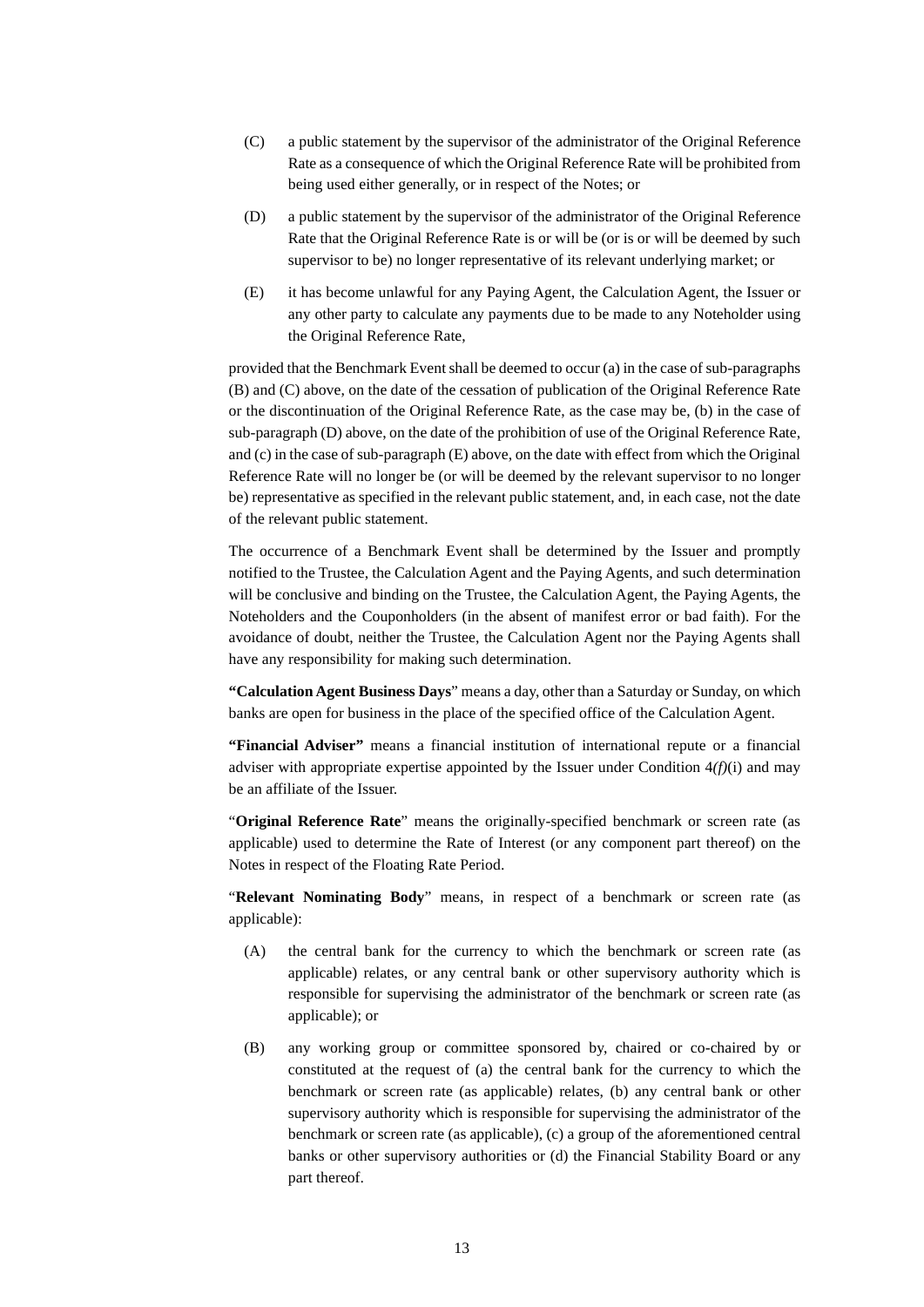"**Successor Rate**" means a successor to or replacement of the Original Reference Rate which is formally recommended by any Relevant Nominating Body.